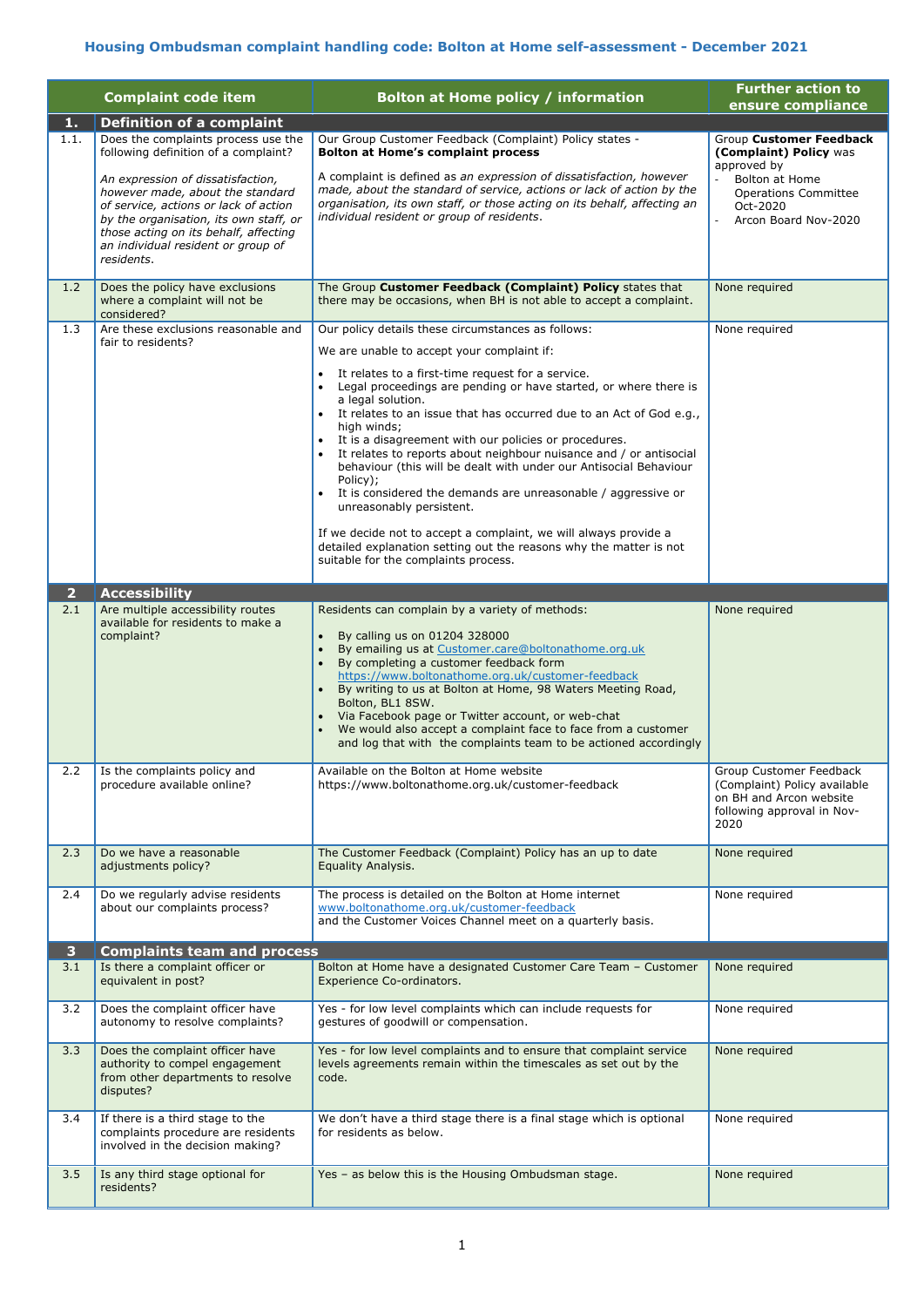## **Housing Ombudsman complaint handling code: Bolton at Home self-assessment - December 2021**

2

|                | <b>Complaint code item</b>                                                                                                                                                       | Bolton at Home policy / information                                                                                                                                                                                    | <b>Further action to</b><br>ensure compliance                                                                   |
|----------------|----------------------------------------------------------------------------------------------------------------------------------------------------------------------------------|------------------------------------------------------------------------------------------------------------------------------------------------------------------------------------------------------------------------|-----------------------------------------------------------------------------------------------------------------|
| 3.6            | Does the final stage response set out<br>residents' right to refer the matter to<br>the Housing Ombudsman Service?                                                               | Yes - the Housing Ombudsman contact information is detailed in the<br>final stage section of the policy.                                                                                                               | None required                                                                                                   |
| 3.7            | Do we keep a record of complaint<br>correspondence including<br>correspondence from the resident?                                                                                | Yes - the Customer Experience Co-ordinators maintain a detailed<br>case note file for every complaint.                                                                                                                 | None required                                                                                                   |
| 3.8            | At what stage are most complaints<br>resolved?                                                                                                                                   | The majority of complaints received are resolved at Stage 1 of the<br>complaints process.                                                                                                                              | None required                                                                                                   |
| $\overline{4}$ | <b>Communication</b>                                                                                                                                                             |                                                                                                                                                                                                                        |                                                                                                                 |
| 4.1            | Are residents kept informed and<br>updated during the complaints<br>process?                                                                                                     | The Customer Experience Co-ordinators maintain contact with<br>customers throughout the process by sending out acknowledgement,<br>investigation and if required progress up-date letters.                             | None required                                                                                                   |
| 4.2            | Are residents informed of the<br>landlord's position and given a<br>chance to respond and challenge any<br>area of dispute before the final<br>decision?                         | Yes - through the Stage 1 and Stage 2 process. Customers can also<br>engage with a designated person to refer their complaint.                                                                                         | None required                                                                                                   |
| 4.3            | Are all complaints acknowledged and<br>logged within five days?                                                                                                                  | Yes - the Customer Experience Co-ordinators have a process in place<br>to ensure that complaints are acknowledged and logged within five<br>days.                                                                      | None required                                                                                                   |
| 4.4            | Are residents advised of how to<br>escalate at the end of each stage?                                                                                                            | Yes - this information is detailed in the policy under Section 4 "What<br>Happens Next", item 4.4 stage 1, stage 1 and "if you still remain<br>dissatisfied".                                                          | None required                                                                                                   |
| 4.5            | What proportion of complaints are<br>resolved at stage one?                                                                                                                      | For the year 20/21 88%                                                                                                                                                                                                 | None required                                                                                                   |
| 4.6            | What proportion of complaints are<br>resolved at stage two?                                                                                                                      | For the year $20/21$ 11%                                                                                                                                                                                               | None required                                                                                                   |
| 4.7            | What proportion of complaint<br>responses are sent within Code<br>timescales?<br>Stage one<br>Stage one (with extension)<br>Stage two<br>$\bullet$<br>Stage two (with extension) | <b>Stage 1</b> – $21\%$<br>Stage 1 (with extension) $-71\%$<br><b>Stage 2 - 40%</b><br>Stage 2 (with extension) $-50\%$                                                                                                | This information was taken<br>from Q3 Oct 21- Dec21. It<br>will be updated at the end of<br>the financial year. |
| 4.8            | Where timescales have been<br>extended did we have good reason?                                                                                                                  | Yes - an example of "good reason" would be COVID, waiting for an<br>Asbestos survey following an inspection.                                                                                                           | None required                                                                                                   |
| 4.9            | Where timescales have been<br>extended did we keep the resident<br>informed?                                                                                                     | Yes - the Customer Experience Co-ordinators would provide the<br>customer with a progress update letter which would detail the reason<br>for the extension.                                                            | None required                                                                                                   |
| 4.10           | What proportion of complaints do we<br>resolve to residents' satisfaction                                                                                                        | 48.1% very / fairly satisfied                                                                                                                                                                                          | None required                                                                                                   |
| 5              | <b>Cooperation with Housing Ombudsman Service</b>                                                                                                                                |                                                                                                                                                                                                                        |                                                                                                                 |
| 5.1            | Were all requests for evidence<br>responded to within 15 days?                                                                                                                   | No - for our more complex complaints or issues with retrieving<br>archive information during COVID we would request an extension to<br>the timeframe requested by the Housing Ombudsman.                               | None required                                                                                                   |
| 5.2            | Where the timescale was extended<br>did we keep the Ombudsman<br>informed?                                                                                                       | Yes - by telephone call and email.                                                                                                                                                                                     | None required                                                                                                   |
| 6.             | <b>Fairness in complaint handling</b>                                                                                                                                            |                                                                                                                                                                                                                        |                                                                                                                 |
| 6.1            | Are residents able to complain via a<br>representative throughout?                                                                                                               | Yes - Section 3, "How to contact us" we advise customers that they<br>can ask someone to act on their behalf or if they require support to<br>make their complaint, they can contact Bolton at Home for<br>assistance. | None required                                                                                                   |
| 6.2            | If advice was given, was this<br>accurate and easy to understand?                                                                                                                | The Customer Experience Co-ordinators detail all communication in<br>clear language without the use of jargon, if requested they can also<br>provide information in other formats.                                     | None required                                                                                                   |
| 6.3            | How many cases did we refuse to                                                                                                                                                  | We refused to escalate 3 complaints at stage 2.                                                                                                                                                                        |                                                                                                                 |
|                | escalate?<br>What was the reason for the refusal?                                                                                                                                | Reasons for refusal include if the outcome of the complaint would<br>remain the same.                                                                                                                                  |                                                                                                                 |